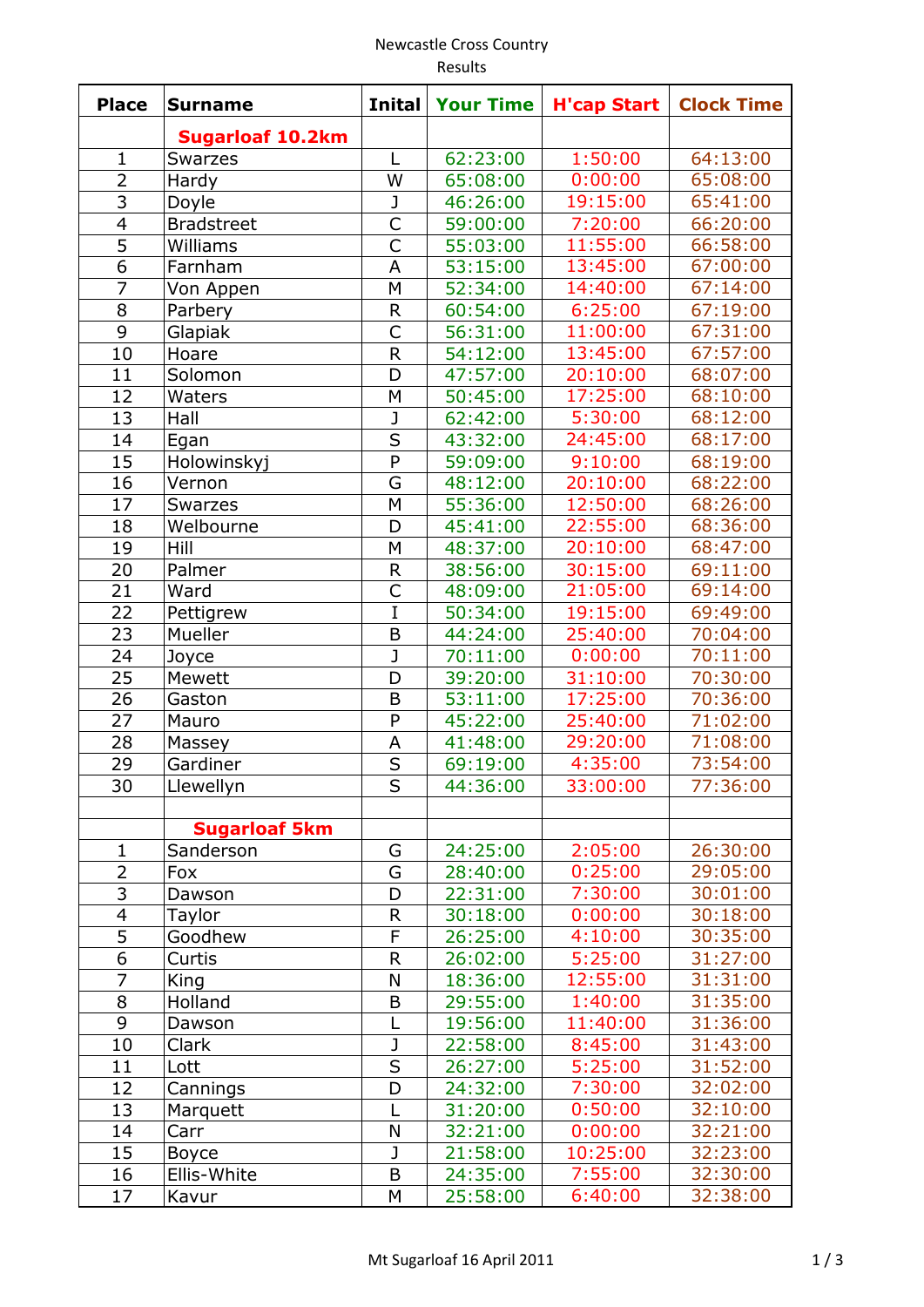## Newcastle Cross Country Results

| 18             | Scotchmer                | P                       | 27:56:00 | 5:00:00  | 32:56:00 |
|----------------|--------------------------|-------------------------|----------|----------|----------|
| 19             | Pittaway                 | F                       | 27:11:00 | 5:50:00  | 33:01:00 |
| 20             | Puller                   | D                       | 28:32:00 | 4:35:00  | 33:07:00 |
| 21             | Lott                     | $\overline{\mathsf{s}}$ | 31:14:00 | 2:05:00  | 33:19:00 |
| 22             | McDonald                 | R                       | 34:19:00 | 0:00:00  | 34:19:00 |
|                | <b>Ellis</b>             | M                       |          | 12:30:00 | 35:35:00 |
| 23             |                          |                         | 23:05:00 |          |          |
| 24             | <b>Bovill</b>            | D                       | 38:06:00 | 0:00:00  | 38:06:00 |
| 25             | Quinn                    | $\overline{\mathsf{S}}$ | 38:38:00 | 0:00:00  | 38:38:00 |
| 26             | Gudsell                  | J                       | 57:38:00 | 0:00:00  | 57:38:00 |
|                |                          |                         |          |          |          |
|                | <b>Sugarloaf 2km</b>     |                         |          |          |          |
| $\mathbf{1}$   | Kelly-Moore              | H                       | 8:20:00  | 1:50:00  | 10:10:00 |
| $\overline{2}$ | Rumbel                   | D                       | 11:01:00 | 0:50:00  | 11:51:00 |
| 3              | Holland                  | G                       | 9:41:00  | 2:30:00  | 12:11:00 |
| $\overline{4}$ | <b>Bugbird</b>           | $\overline{\mathsf{s}}$ | 9:02:00  | 3:10:00  | 12:12:00 |
| $\overline{5}$ | Del Caro                 | $\overline{\mathsf{G}}$ | 8:28:00  | 4:00:00  | 12:28:00 |
| $\overline{6}$ | Rumbel                   | A                       | 12:34:00 | 0:00:00  | 12:34:00 |
| $\overline{7}$ | Lott                     | $\overline{\mathsf{C}}$ | 10:25:00 | 2:10:00  | 12:35:00 |
| $\overline{8}$ | Goodhew                  | R                       | 8:57:00  | 3:40:00  | 12:37:00 |
| $\overline{9}$ | Clark                    | $\overline{\mathsf{E}}$ | 10:08:00 | 2:30:00  | 12:38:00 |
| 10             | Moore                    | C                       | 10:03:00 | 2:40:00  | 12:43:00 |
| 11             | Goodhew                  | Ċ                       | 9:28:00  | 3:20:00  | 12:48:00 |
| 12             | Young                    | K                       | 12:49:00 | 0:00:00  | 12:49:00 |
| 13             | <b>Flack</b>             | L                       | 8:24:00  | 4:30:00  | 12:54:00 |
| 14             | <b>Boyce</b>             | J                       | 10:36:00 | 2:20:00  | 12:56:00 |
| 15             | Moore                    | I                       | 11:27:00 | 1:30:00  | 12:57:00 |
| 16             | <b>Doley</b>             | H                       | 9:19:00  | 3:40:00  | 12:59:00 |
| 17             | Scotchmer                | V                       | 13:02:00 | 0:00:00  | 13:02:00 |
| 18             | Young                    | L                       | 9:44:00  | 3:20:00  | 13:04:00 |
| 19             | Daly                     | I                       | 7:38:00  | 5:30:00  | 13:08:00 |
| 20             | Rumbel                   | J                       | 12:34:00 | 0:40:00  | 13:14:00 |
| 21             | Johnson                  | $\overline{\mathsf{C}}$ | 8:55:00  | 4:20:00  | 13:15:00 |
|                |                          |                         |          |          |          |
| 22             | Clark                    | A                       | 8:06:00  | 5:10:00  | 13:16:00 |
| 23             | Moore                    | S                       | 8:28:00  | 4:50:00  | 13:18:00 |
| 24             | Moore                    |                         | 8:09:00  | 5:10:00  | 13:19:00 |
| 25             | Curtis                   | M                       | 11:27:00 | 2:00:00  | 13:27:00 |
| 26             | <b>Boyce</b>             | $\mathsf R$             | 13:33:00 | 0:00:00  | 13:33:00 |
| 27             | Johnson                  | L                       | 10:14:00 | 3:20:00  | 13:34:00 |
| 28             | Curtis                   | D                       | 10:17:00 | 3:20:00  | 13:37:00 |
| 29             | Boyce                    | T                       | 13:38:00 | 0:00:00  | 13:38:00 |
| 30             | Hillyard                 | A                       | 10:32:00 | 3:20:00  | 13:52:00 |
| 31             | Rumbel                   | $\mathsf R$             | 14:14:00 | 0:20:00  | 14:34:00 |
| 32             | Puller                   | Y                       | 15:49:00 | 0:00:00  | 15:49:00 |
| 33             | Marquett                 | J                       | 16:46:00 | 0:00:00  | 16:46:00 |
| 34             | Rumbel                   | $\overline{\mathsf{R}}$ | 17:30:00 | 0:00:00  | 17:30:00 |
| 35             | Marquett                 | D                       | 26:26:00 | 4:10:00  | 30:36:00 |
|                |                          |                         |          |          |          |
|                | <b>New Runners 10.2k</b> |                         |          |          |          |
| $\mathbf{1}$   | White                    | S                       | 39:14:00 | 0:00:00  | 39:14:00 |
| $\overline{2}$ | Fletcher                 | N                       | 43:08:00 | 0:00:00  | 43:08:00 |
| 3              | Quirke                   | M                       | 45:05:00 | 0:00:00  | 45:05:00 |
| 4              | Daly                     | А                       | 47:11:00 | 0:00:00  | 47:11:00 |